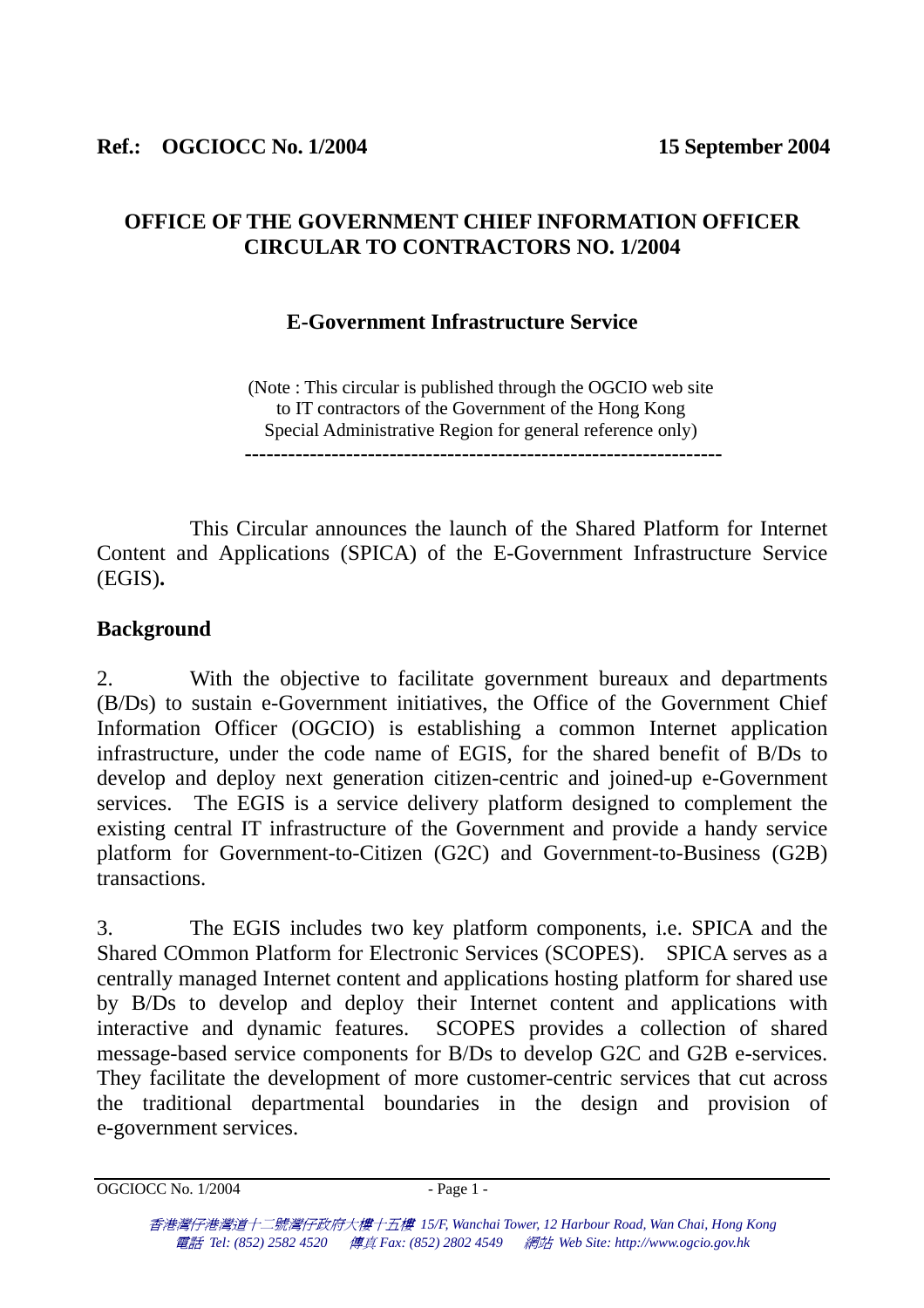# **EGIS-SPICA Ready for Use**

4. From 16 September 2004 onwards, facilities of SPICA will be ready for use by B/Ds. Details about the functions of SPICA are set out at Annex.

5. SCOPES is scheduled to be ready by December 2004.

#### **Joined-up e-Government Services**

6. EGIS adopts standards promulgated in Government's Interoperability Framework. It offers a scalable and flexible service delivery platform to facilitate the launch by B/Ds of their next generation citizen-centric and joined-up e-Government services in line with the 2004 Digital 21 Strategy to sharpen the e-Government focus and drive utilization.

7. Under the policy initiative of facilitating joined-up e-government services, B/Ds are required to make use of EGIS wherever applicable in their planning, implementation and provision of G2B/G2C services or inter-departmental electronic communications. Where exception is justifiable, B/Ds are still advised to follow the design model and technical standards of EGIS as far as possible.

# **Enquiries**

8. If you have any enquiries concerning this Circular, please contact Mr. Rex Tong, Senior Systems Manager, at (852) 3182 6773 or send an email to [rtong@ogcio.gov.hk](mailto:rtong@ogcio.gov.hk).

ببهليات

 ( John Wong ) for Government Chief Information Officer